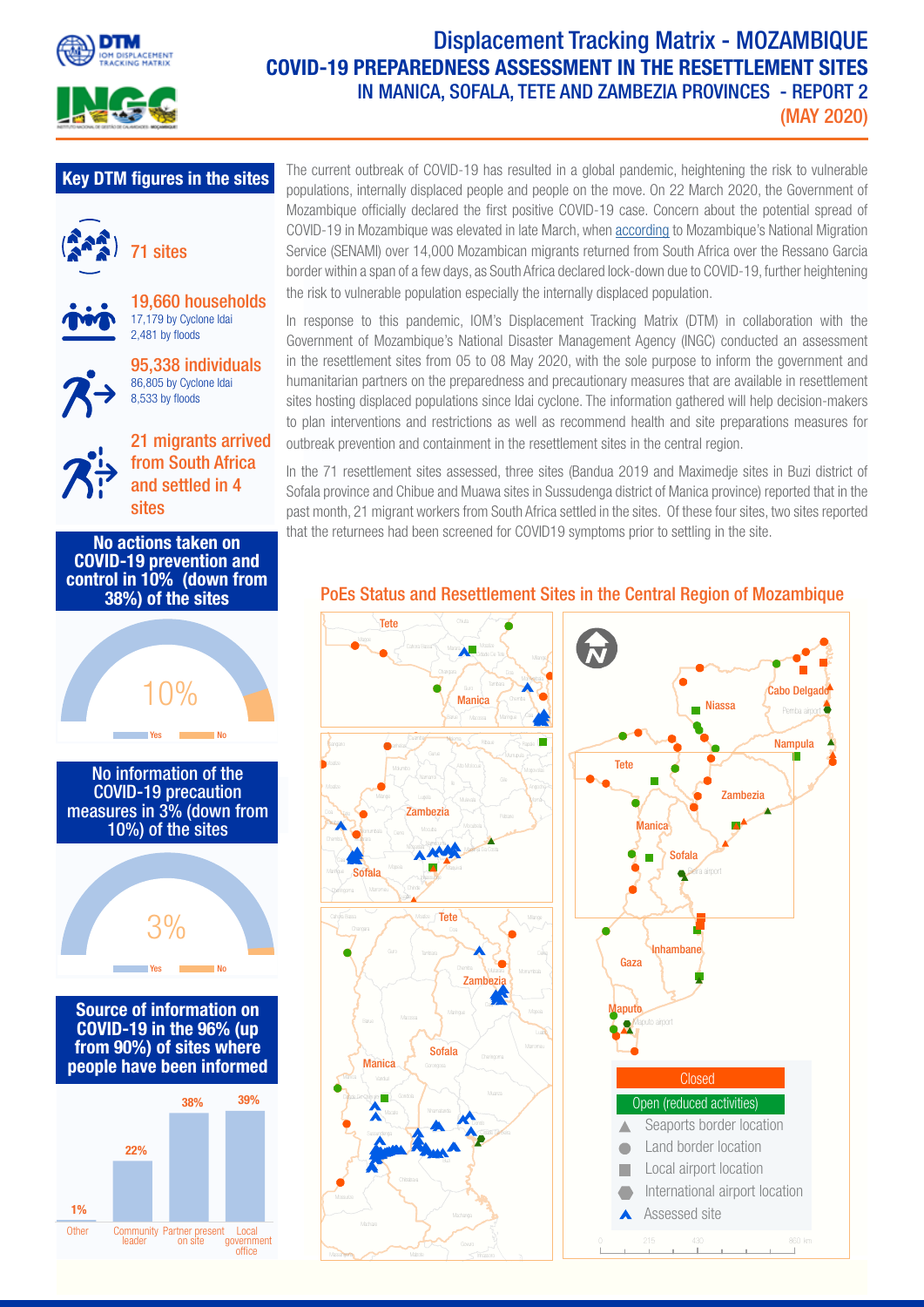#### **Preparedness**

The support of good monitoring and coordination mechanisms on sites are crucial for case management, information and preparedness and response activities, in particular in light of the Covid19 outbreak. As of the date of the assessment and while there is a presence of site management mobile teams and referral pathways, there are some sites reported not having permanent site management agencies on site.

When asked if basic COVID-19 Personal Protective Equipment (masks, gloves, etc.) available on site, none of the site reported having any kind of personal protective supplies.



The depiction and use of boundaries, geographic names, and related data shown on maps and included in this report are not warranted to be error free nor do they imply judgment on the legal status of any territory, or any endorsement or acceptance of such boundaries by IOM.







For more information or to report an alert, please contact:<br>DTMMozambique@iom.int. bttp://displacement.iom.int/mozambique